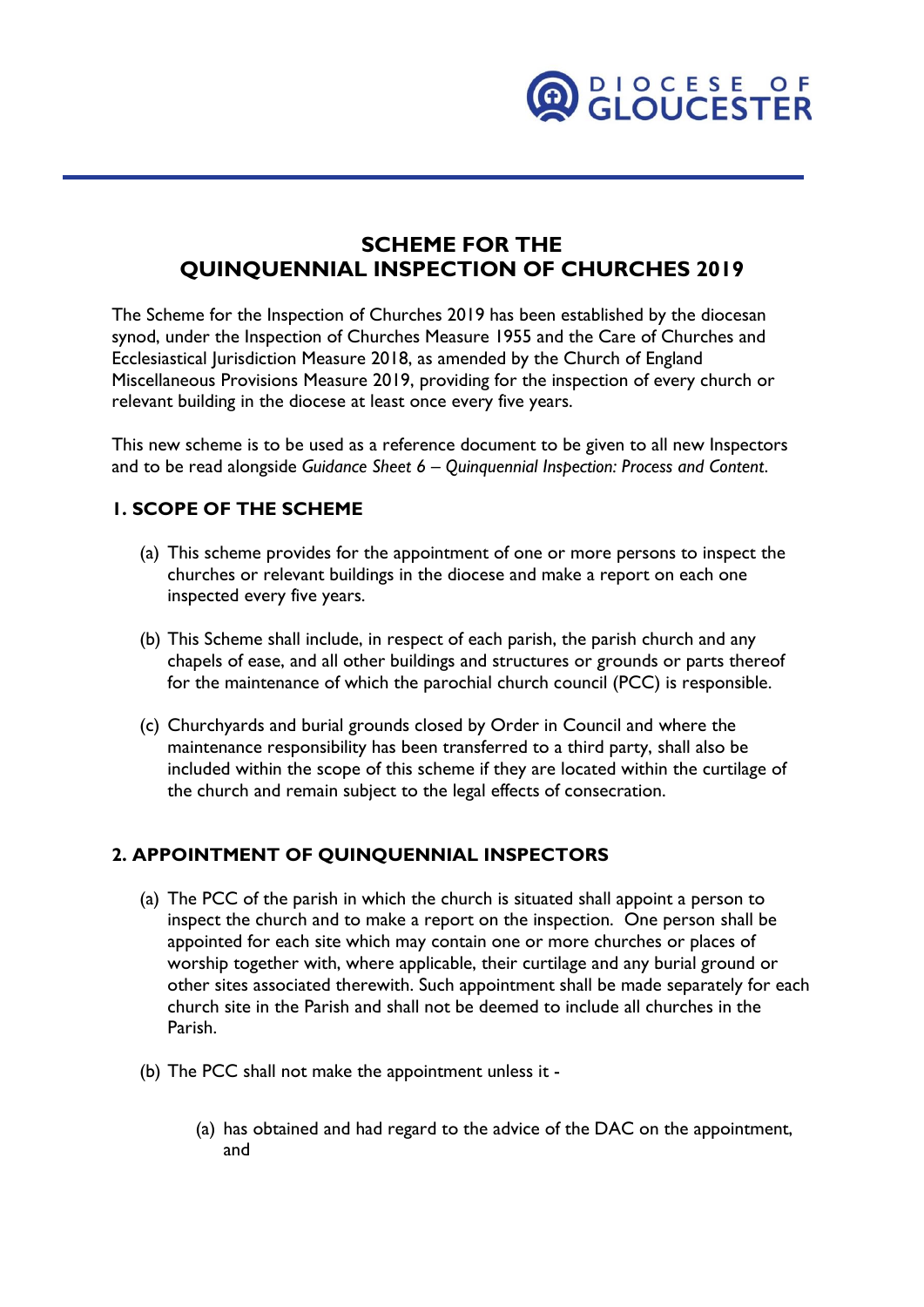- (b) is satisfied that the person to be appointed has the necessary qualifications and experience, and
- (c) for a copy of the report on the inspection to be sent to
	- i. the archdeacon of the archdeaconry in which the church is situated ii. the PCC
	- iii. the incumbent of the benefice to which the parish I which the church is situated belongs, and
	- iv. the secretary of the DAC.
- (c) The PCC and the DAC must have regard to any guidance issued by the Church Buildings Council.
- (d) In the event of a change in the appointed person, the PCC shall be responsible for informing the outgoing person of his/her replacement.
- (e) Churchwardens and members of the PCC of any parish shall be debarred from appointment as Quinquennial Inspector for any church in that parish.
- (f) The DAC secretary shall be responsible for keeping a register of those sites and buildings which are covered by the scheme, and of the corresponding appointed persons and dates upon which reports are due.

### **3. SITES, BUILDINGS, STRUCTURES AND ARTICLES TO BE INSPECTED**

- (a) The following shall be included in every inspection:-
	- I. All accessible parts of the main structure of the church building whether or not in the use of the Parish;
	- II. All parts of the premises in regular use as a place of worship or in connection therewith;
	- III. Any halls or other rooms which have been formed within part of the original church building for use by the Parish;
	- IV. All listed buildings and scheduled ancient monuments within the site, including any ruins, lychgates, walls and fences, churchyard tombs and monuments and the like for the time being so designated;
	- V. All other perimeter walls, fences, gates, lychgates and all paths, forecourts, parking areas and hardstandings, whether or not the PCC is responsible for their maintenance, but to which the public may gain access in connection with their visit to the church;
	- VI. Any tree currently subject to a tree preservation order under the Town and Country Planning Act 1990;
	- VII. Any moveable article in the church which is identified as being
		- i. of outstanding architectural, artistic, historical or archaeological value,
		- ii. of significant monetary value,
		- iii. at special risk of being stolen or damaged.
- (b) Consideration should be given by the PCC, or other person or body, to including the following parts of the premises within the inspection, at the same time as the foregoing items:-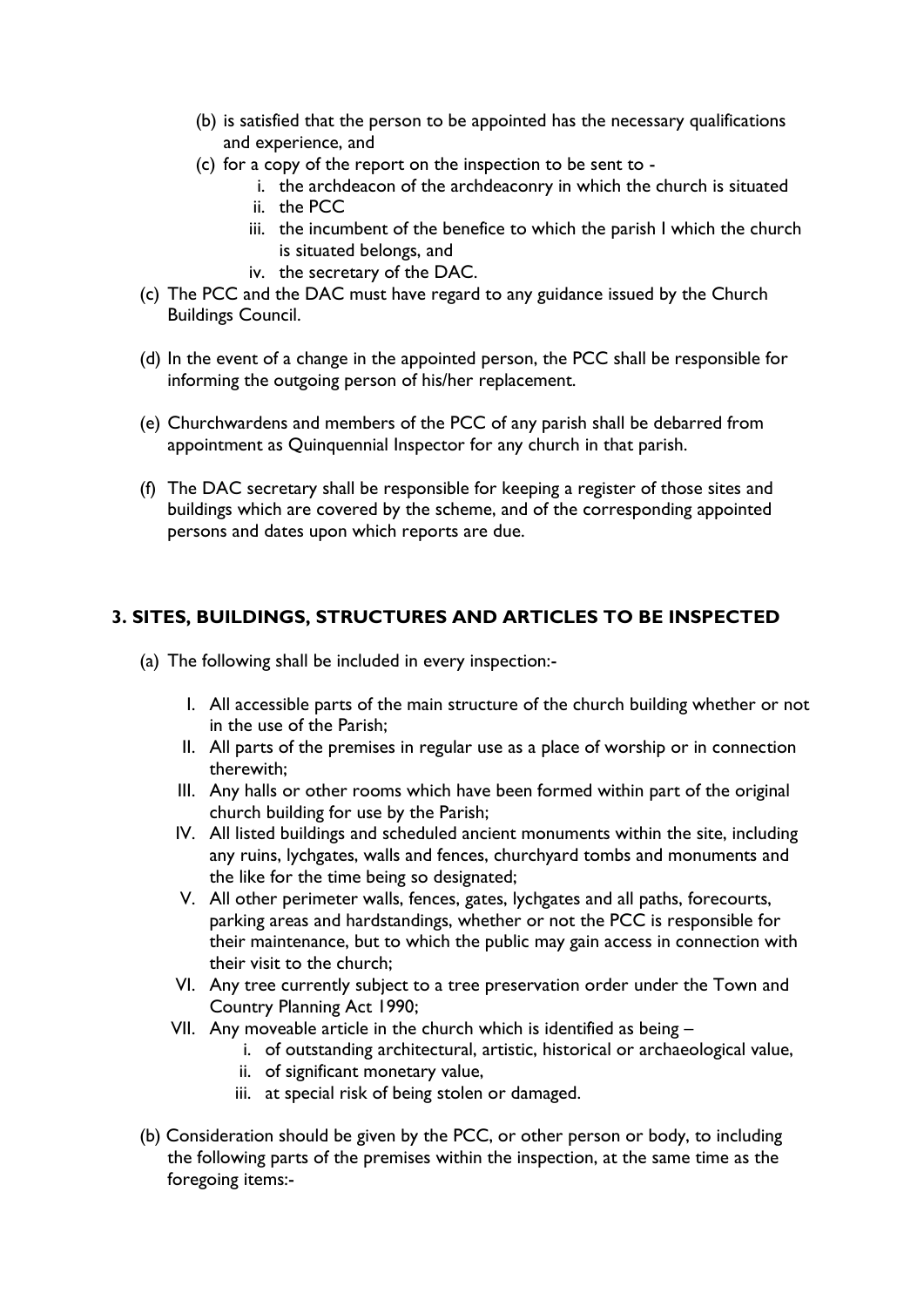- I. Any halls, vestries, parish rooms or similar buildings within the site, but outside the church building;
- II. Any halls or other accommodation within the main church building containing the place of worship but licensed or leased for use by others;
- III. All other buildings or structures within any of the premises covered by this scheme but not included in 3(a). Particular consideration should be given to the advisability of inspecting any such parts which may affect safety of persons or the well-being of the principal building - for example, retaining walls, ledger slabs, kerbs and edgings, diseased or unstable trees and tree roots which may affect foundations, collapsing tombs, loose gravestones.
- IV. Detached burial grounds or other sites or parts of the church site detached by a scheme under the Pastoral Measure 1983 as revised, and which it is desired to inspect together with the church;
- V. Trees which are not currently subject to a tree preservation order;
- VI. It is strongly advised that any instruments and other fixtures of special value within the church, and which have any mechanical or electrical parts or operation, should be inspected together with all surrounding parts of the fabric contributing to their support and protection. This may include any organ, turret clock or bell(s). Where such inspection is required to go beyond a normal visual inspection by an architect or surveyor, it should be carried out by the firm responsible for maintenance or use of the article, or else by a suitable specialist.

### **4. MAKING OF THE INSPECTION AND SUBMISSION OF REPORTS**

- (a) The appointed person, on the instruction of the PCC, will be required to make an inspection of each church once in every period of five years and to report upon the state of the fabric, making a recommendation as to whether further expert advice should be obtained.
- (b) Within two calendar months from making the inspection, the Inspector shall make a written report in accordance with the guidelines given in the *Guidance Sheet 6 – Quinquennial Inspections: Process and Content* which is to be sent out by the DAC Secretary to each Inspector. The separate document *Organs, Bells & Clocks survey* may also be completed and included in the report to assist with the inspection of special fixtures under 3(b)(vi).
- (c) The PCC shall be responsible for arranging any preparatory work to enable the inspection to be made. This may include the removal of obstructions, cleaning, provision of safe access, attendance by builders on the day with ladders, carrying out of service tests, making available reports of these, and any other documentation.
- (d) The inspection shall be undertaken and the report signed by the appointed person, and shall not be delegated to any other member of his or her firm.
- (e) All Quinquennial Inspectors shall be responsible for entering into and maintaining sufficient Professional Indemnity Insurance cover for purposes of the making of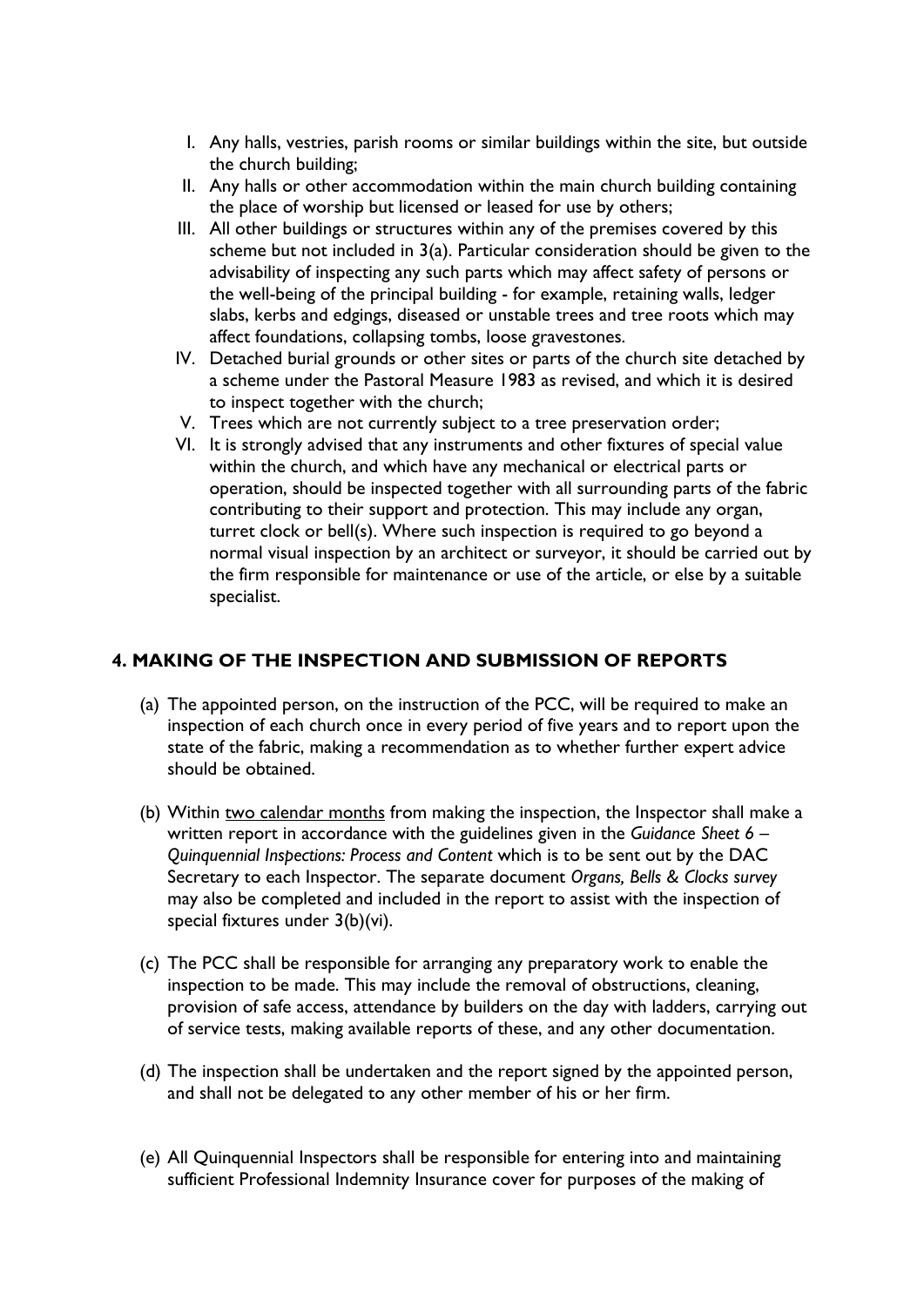inspections and submission of reports. A copy of the Inspector's policy or cover note shall be submitted on request by the DAC.

## **5. FINANCES**

- (a) The PCC shall pay the appointed person's fee and the invoice should be sent to the relevant PCC's Treasurer.
- (b) Fee rates are set annually and details of the current fees are available either from the DAC Secretary or from our website.

There are three bands of fees which reflect the complexity and size of the churches concerned.

- (c) The following items may be liable to reasonable additional fees, payable by the PCC, including any VAT thereupon:
	- I. All parts ordered to be included in the inspection by the PCC or others under  $3(b)(i)-(v);$
	- II. Additional inspection of any fixture under  $3(b)(vi)$  other than by the appointed person;
	- III. All previously arranged attendance (see  $4(c)$ ); and in addition, any opening up found to be necessary in particular cases during the inspection, and reasonably requested by the appointed person not being able to be carried out by him/her;
	- IV. Any further expert advice pursuant to 4(a);
	- V. Any measurement or preparation of plan(s) and/or other drawings, other than a site plan and key plan of the building;
	- VI. Any design and specification work for repairs arising from the inspection, which would be the subject of separate commissions and instructions by the PCC.
- (d) The basis of such additional fees shall be a matter for negotiation between the PCC and the appointed person and/or other expert or contractor, before any inspection is undertaken. In cases of difficulty, the Archdeacon shall act as referee. Additional fees should be invoiced to and be payable by the PCC.
- (e) The fixed fee payable by the PCC does not include all normal disbursements and expenses incurred by the appointed person.

### **6. DATE OF OPERATION, INTERPRETATION AND AMENDMENT**

- (a) This revised scheme shall supersede all previous schemes, and shall become effective on the date on which it is signed by the chair of the meeting of diocesan synod (2<sup>nd</sup> **November 2019)**.
- (b) Any questions which may arise concerning the interpretation of this scheme may be referred in the first instance to the DAC Secretary. If the issue cannot be resolved it may be referred up to the Bishop's Council, the decision of which shall be binding.